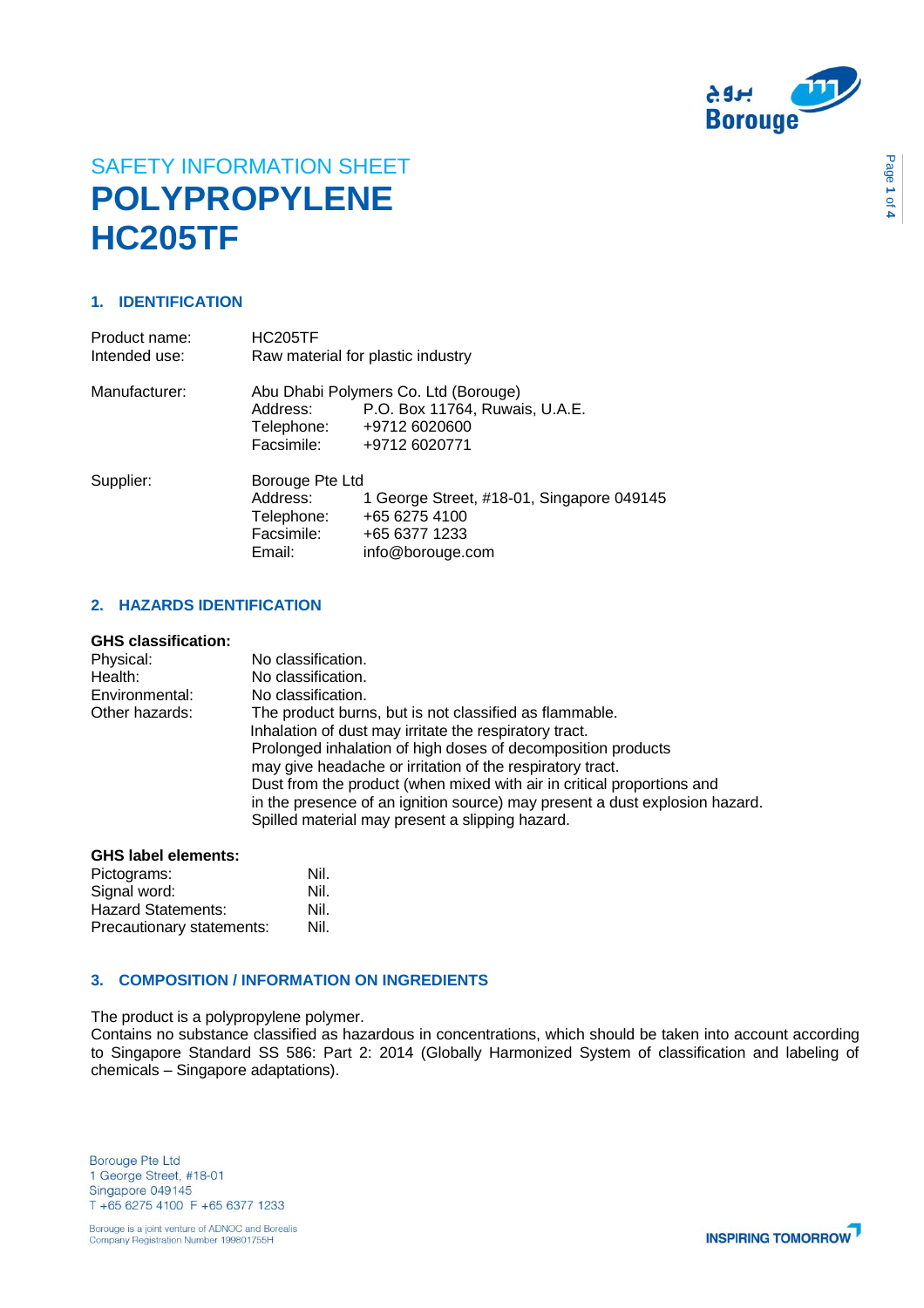

## **4. FIRST AID MEASURES**

| Inhalation:                | If experiencing respiratory symptoms: Remove victim to fresh air and keep at rest in a<br>position comfortable for breathing. Get medical advice / attention. |
|----------------------------|---------------------------------------------------------------------------------------------------------------------------------------------------------------|
| Skin contact:              | If molten material comes in contact with skin, cool with plenty of water. Do not remove<br>solidified product.                                                |
| Eye contact:<br>Ingestion: | No specific instruction needed.<br>No specific instruction needed.                                                                                            |

## **5. FIRE-FIGHTING MEASURES**

| Suitable extinguishing media:<br>Specific hazards during fire-fighting: | Water in spread jet, dry chemicals, foam or Carbon Dioxide.<br>Product will burn under fire conditions. Dust from the product (when<br>mixed with air in critical proportions and in the presence of an ignition |
|-------------------------------------------------------------------------|------------------------------------------------------------------------------------------------------------------------------------------------------------------------------------------------------------------|
|                                                                         | source) may present a dust explosion hazard. Principal toxicant in the<br>smoke is Carbon Monoxide.                                                                                                              |
| Special protective actions for<br>fire-fighters:                        | Fire fighters should wear self-contained breathing apparatus, boots,<br>gloves, goggles and full protective clothing. Extinguish from the upwind<br>direction.                                                   |
| $\epsilon$<br>ACCIDENTAL DELEASE MEASURES                               |                                                                                                                                                                                                                  |

# **6. ACCIDENTAL RELEASE MEASURES**

| Personal precautions, protective | No flames, No sparks. Eliminate all sources of ignition.                                                                                              |
|----------------------------------|-------------------------------------------------------------------------------------------------------------------------------------------------------|
|                                  | equipment and emergency measures: Avoid breathing dust. Use personal protective equipment as required.                                                |
|                                  | Refer to Section 8: Exposure Controls / Personal Protection.                                                                                          |
| Methods for cleaning up:         | Suck or sweep up spill. All spill of material must be removed immediately<br>to prevent slipping accidents. Prevent product from entering environment |
|                                  | and drains                                                                                                                                            |

### **7. HANDLING AND STORAGE**

- Handling: During processing and thermal treatment of the product, small amounts of volatile hydrocarbons may be released. Provide adequate ventilation. Local exhaust ventilation may be necessary. Avoid inhalation of dust and decomposition fumes. Dust from the product gives a potential risk for dust explosion. Avoid the formation or spread of dust in the atmosphere. Avoid the build-up of dust. Clean regularly. Ground container and receiving equipment. Take precautionary measures against static discharge
- Storage: Safety aspects do not require any special precautions in terms of storage. Keep in a dry place at temperatures below 50°C and protected from UV-light. More information on storage can be found in Product Data Sheet (PDS) for this product.

# **8. EXPOSURE CONTROLS / PERSONAL PROTECTION**

| Component       | <b>Basis</b>            | Control parameters / Occupational exposure limits |                     |
|-----------------|-------------------------|---------------------------------------------------|---------------------|
| Inhalable dust  | USA / ACGIH             | TLV-TWA:                                          | 10 mg/m $3$         |
|                 | <b>UK HSE EH40/2005</b> | 8 hr TWA:                                         | 10 mg/m $3$         |
| Respirable dust | USA / ACGIH             | TLV-TWA:                                          | $3 \text{ mg/m}^3$  |
|                 | <b>UK HSE EH40/2005</b> | 8 hr TWA:                                         | 4 mg/m <sup>3</sup> |

Engineering controls: Extraction to remove dust at its source. Provide adequate ventilation. Local exhaust ventilation may be necessary.

**Borouge Pte Ltd** 1 George Street, #18-01 Singapore 049145 T +65 6275 4100 F +65 6377 1233

Borouge is a joint venture of ADNOC and Borealis Company Registration Number 199801755H

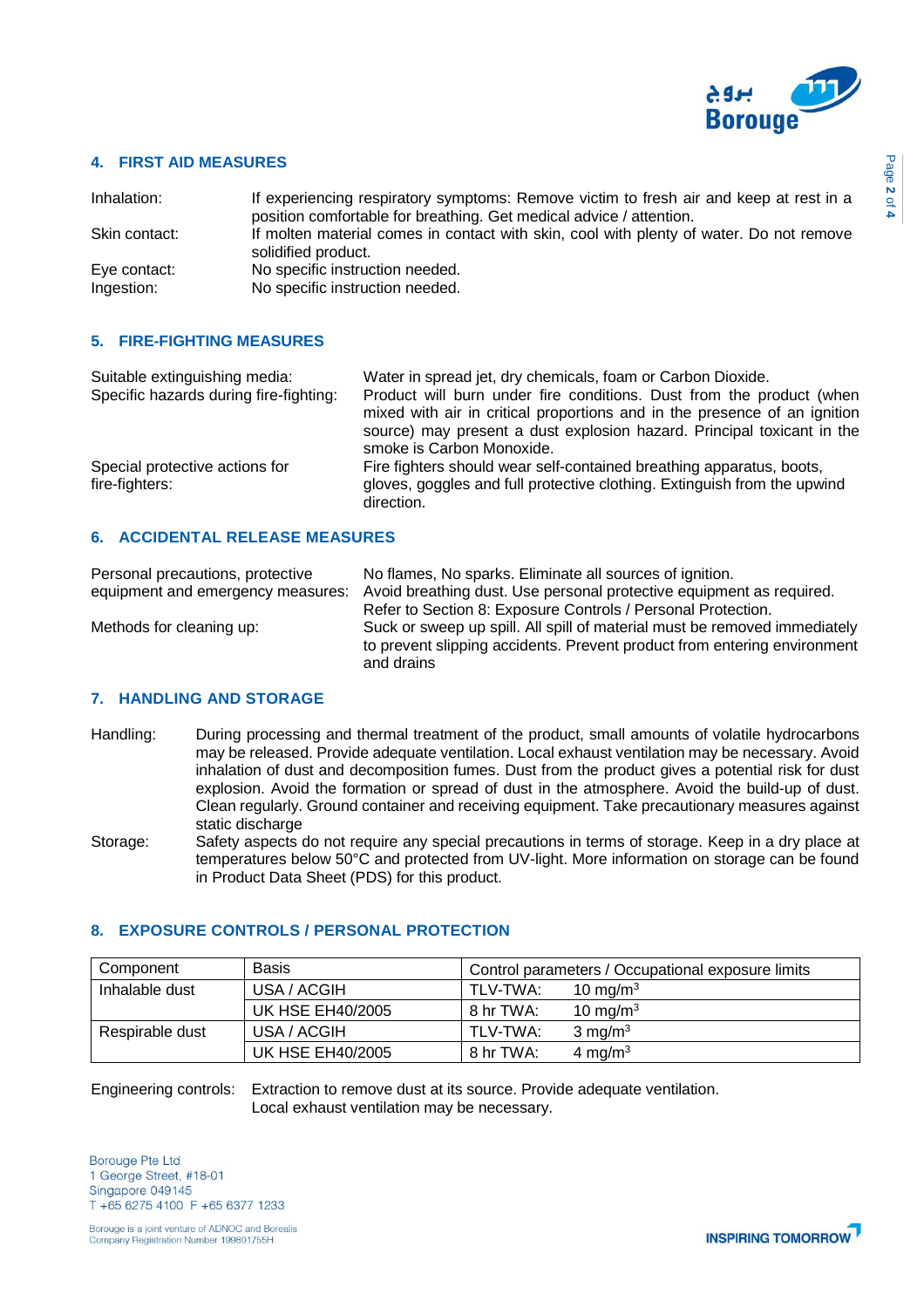

# **9. PHYSICAL AND CHEMICAL PROPERTIES**

Appearance: Solid, pellet, natural colour Melting point / range: 130-170°C<br>Odour: Odourless dolourless denition temperature: >320°C Density: 0.9-1.0g/cm<sup>3</sup> Solubility in water: Insoluble in water

Ignition temperature: >320°C

# **10. STABILITY AND REACTIVITY**

Chemical stability: The product is a stable thermoplastic. Reactivity: No chemical reactivity Conditions to avoid: Dusty conditions, heat, open flame, spark, static electricity. Incompatible materials: Nil. Hazardous decomposition materials: On combustion releases: Oxides of Carbon.

## **11. TOXICOLOGICAL INFORMATION**

The product is not classified as a hazardous mixture according to Singapore Standard SS 586: Part 2: 2014 (Globally Harmonized System of classification and labeling of chemicals – Singapore adaptations). However, inhalation of dust may irritate the respiratory tract. Prolonged inhalation of high doses of decomposition products may give headache or irritation of the respiratory tract.

# **12. ECOLOGICAL INFORMATION**

The product is not classified as hazardous to the environment according to Singapore Standard SS 586: Part 2: 2014 (Globally Harmonized System of classification and labeling of chemicals – Singapore adaptations).

## **13. DISPOSAL CONSIDERATIONS**

Reuse or recycle if not contaminated. The product may be safely used as fuel. Proper combustion does not require any special flue gas control. Check with local regulations.

# **14. TRANSPORT INFORMATION**

| Land (RID / ADR): | Not regulated. |
|-------------------|----------------|
| Sea (IMO / IMDG): | Not regulated. |
| Air (ICAO-IATA):  | Not regulated. |